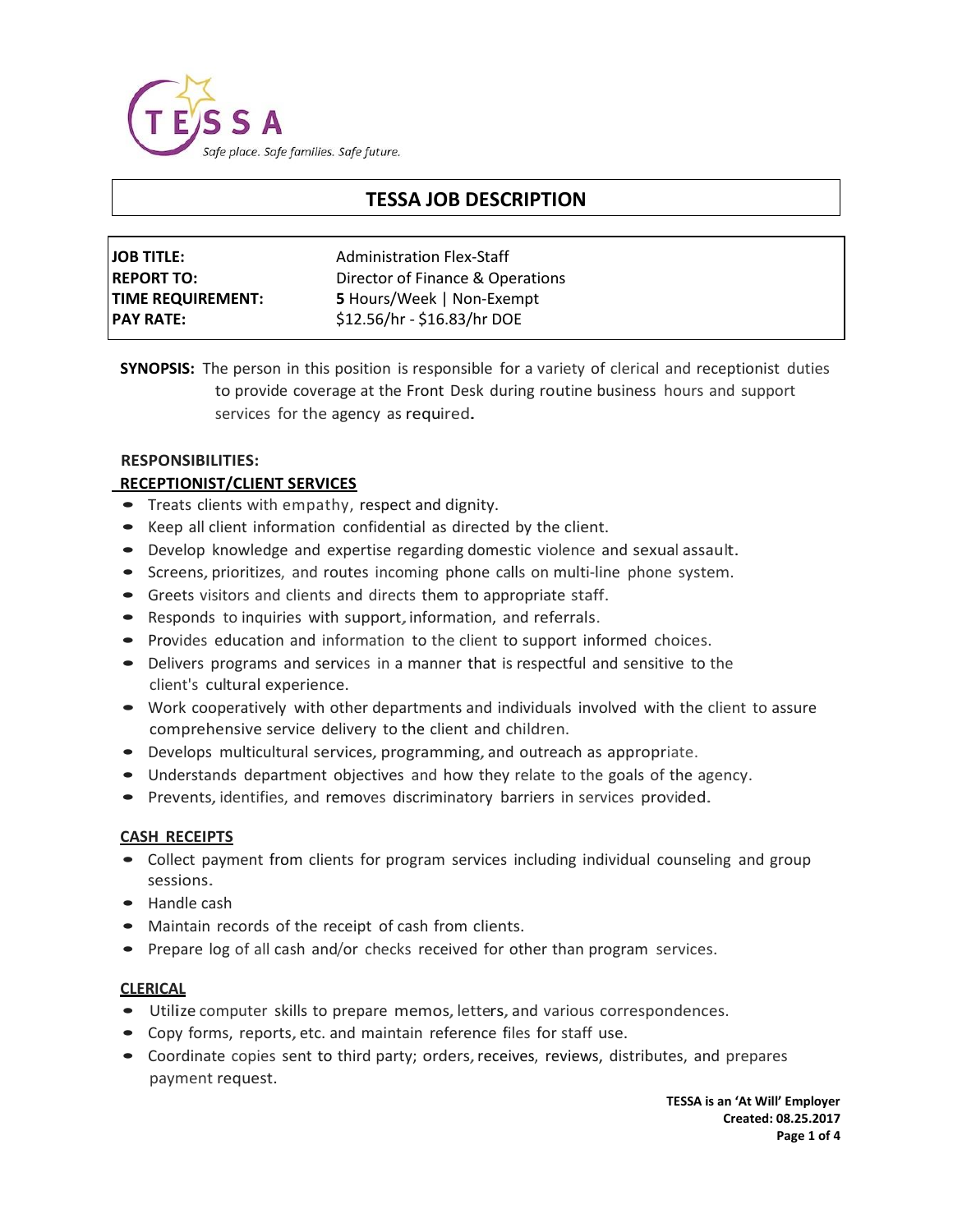

- Create, maintain, and update all forms.
- Files and/or alphabetized various documents.
- Pick up from post office, sort, and distribute the mail daily.
- Upkeep of the brochure rack and supplies.
- Prepare group graduation and training certificates.
- Assist staff with projects as requested.

# **CULTURAL INCLUSIVITY**

- Recognize that we hold attitudes and beliefs that can detrimentally influence our perceptions of and interactions with individuals who are diverse from ourselves.
- Recognize the importance of multicultural sensitivity, responsiveness to, knowledge of, and understanding about diversity.
- Apply the principles of multiculturalism and diversity in training and staff development.
- Apply culturally appropriate skills in all interactions with clients, co-workers, volunteers, partner agencies, and other community members.
- Use organizational change processes to support culturally informed organizational policies &procedures.

# **OTHER**

- Commit to TESSA's organizationalmission, vision, and operating philosophy.
- Responsible for scheduling and coordinating maintenance and repairs of the office equipment.
- Maintains and monitors petty cash account and postage meter.
- Responsible for completing all responsibly and essential functions during assigned hours including building opening/closing activities.
- Attend relevant meetings, trainings, and in-services as assigned.
- Other duties and projects as requested by supervisor.

# **QUALIFICATIONS AND REQUIREMENTS:**

To perform this job successfully, an individual must be able to perform each essential duty satisfactorily. The requirements listed below are representative of the knowledge, skill, and/or ability required. Reasonable accommodations may be made to enable individuals with disabilities to perform the essential functions.

- High school diploma
- One year relevant experience;equivalent combination of education and/or experience may be considered.
- Accurate typing speed of 50wpm
- Excellent organizational, communication (verbal and written), problem solving, listening, and inter- personalskills
- Attention to detail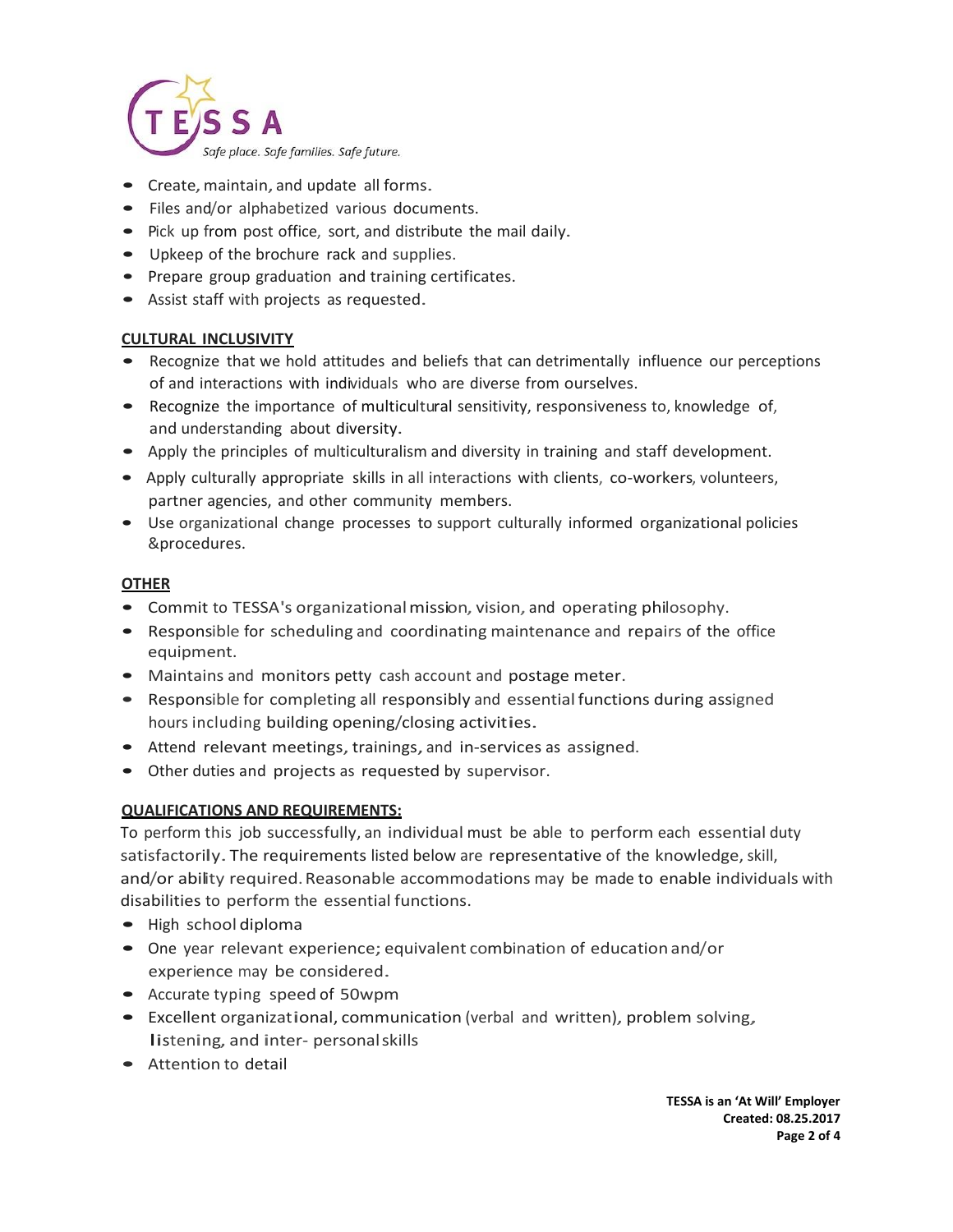

- Ability to work well under stressful circumstances
- Ability to empathize,encourage and guide
- Knowledgeable and proficient computer skills
- Valid driver's license and car insurance
- Must be willing to complete background checks
- Ability to read, write and speak English & Spanish
- Fluency in Spanish and/or ASL preferred

**To Apply Please Visit [www.TESSAcs.org/about-tessa/employment](http://www.tessacs.org/about-tessa/employment)**

> **TESSA is an 'At Will' Employer Created: 08.25.2017 Page 3 of 4**